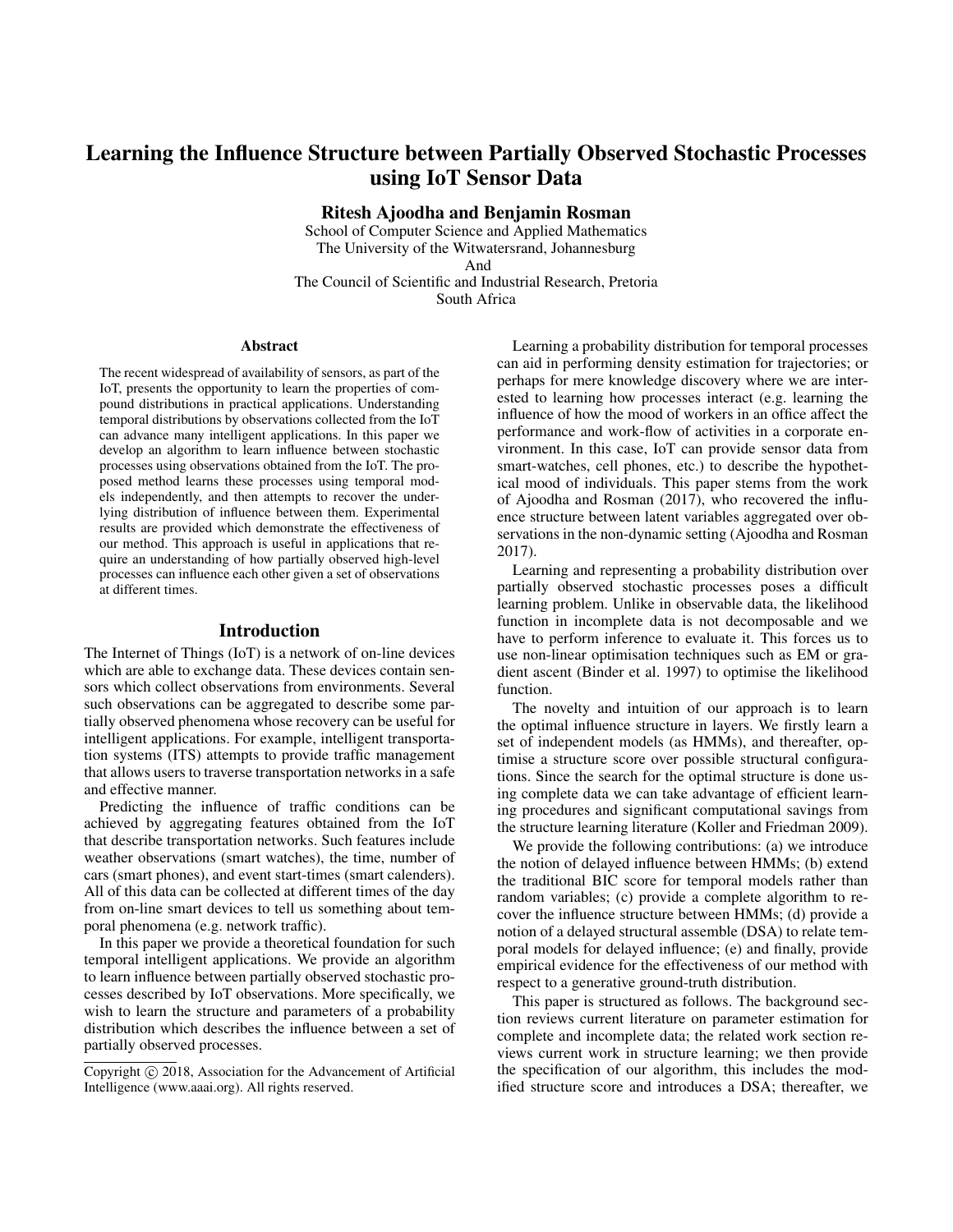present the empirical results which show the effectiveness of our method; and finally, we provide a discussion of the results in terms of IoT sensor data.

# Background

A Bayesian network (Jensen 1996) is a directed acyclic graph (DAG) whose nodes represent random variables and whose edges represent the influence of one variable over another. A Bayesian network structure is often established as a set of independence assertions between these random variables that encode a joint distribution in a compact way (Pearl 1988).

In this section we review preliminary work in parameter estimation for Bayesian networks (Koller and Friedman 2009). We explore the basic definition of a dynamic Bayesian network (DBN), define a hidden Markov model (HMM), review methods to learning parameters for observable data; and finally, review learning parameters for missing data (Heckerman, Geiger, and Chickering 1995).

#### Dynamic Bayesian Networks

The Markov (representing the next state as independent from the past given the present) and time invariance (allowing the system dynamics to be stationary) assumptions (Koller and Friedman 2009) allow us to compactly represent a trajectory over time since we need only specify a 2-time-slice Bayesian network that consists of the initial distribution,  $P(X)$ , and a transition model,  $P(X'|X)$ , where X is a template set of random variables. The transition model can then be unrolled into a dynamic Bayesian network (Koller and Friedman 2009).

A 2-time-slice Bayesian network for a process over the set of template variables  $X$  is a conditional Bayesian network over  $X'$  given  $X_I$ , where  $X_I \subseteq X$  is a set of interface variables (Koller and Friedman 2009).

The conditional Bayesian network only has parents, and hence conditional probability distributions (CPDs), for  $X'$ . Interface variables refer to those variables that persist through the temporal aspect of the model (e.g. abstract changes in the process). Consequently for every template variable we have a template factor (a matrix of CPDs) which will be initialised as the model unfolds. For example, we can describe a transitional distribution as

$$
P(\mathcal{X}'|\mathcal{X}) = P(\mathcal{X}'|\mathcal{X}_I) = \prod_{i=1}^n P(X'_i|Pa_{X'_i}),
$$

where  $Pa_{X'_i}$  is the parent set for  $X'_i$ . A dynamic Bayesian network (DBN) (Koller and Friedman 2009) is a pair  $\langle B_0, B_\rightarrow \rangle$ , where  $B_0$  is a Bayesian network over  $\mathcal{X}^{(0)}$ , representing the initial distribution over states and  $\mathcal{B}_{\rightarrow}$  is a 2time-slice Bayesian network for the process. For any desired time span  $T \geq 0$ , the distribution over  $\mathcal{X}^{(0:T)}$  is defined as a unrolled Bayesian network, where, for any  $i = 1, \ldots, n$ , the structure and CPDs of  $\mathcal{X}_i^{(0)}$  are the same as those for  $\mathcal{X}_i$  in  $\mathcal{B}_0$ ; the structure and CPDs of  $\mathcal{X}_i^{(t)}$  for  $t > 0$  are the same as those for  $\mathcal{X}'_i$  in  $\mathcal{B}_\rightarrow$ .

### Hidden Markov Models

A hidden Markov model is a DBN (Eddy 1996). The likelihood function of the hidden Markov model, as illustrated in Figure 1, relative to the data decomposes as

$$
L(\Theta: X^{0:T}, O^{0:T}) = \prod_{i,j} \theta_{X^i \to X^j}^{M[X^i \to X^j]} \prod_{i,k} \theta_{O^k|X^i}^{M[X^i, O^k]},
$$

where  $\Theta$  is the complete set of parameters,  $M[X^i \to X^j]$ is the count of transitions from  $\bar{X}^i \to X^j$  for observation  $\bar{k}$ in the state i, and  $M[X^i, O^k]$  is the counts for  $X^i$  and  $O^k$ . For a more detailed overview of DBNs and hidden Markov models see (Murphy 2002; Bishop 2006). In the next two section we look at learning parameters for general Bayesian networks.



Figure 1: An illustration of a hidden Markov model with 4 timeslices. The dotted lines indicate the inter-time-slice edges for the persistent variable  $X^{(t)}$ . The solid lines indicate the intra-timeslice edges for each respective time-slice.

#### Learning Parameters with Observable Data

A common parameter learning method is Bayesian Estimation (BE). BE follows the Bayesian paradigm which views any event that has uncertainty as a random variable with a distribution over it. Suppose we have a data-set,  $\mathcal{D}$  =  $\{\xi_1,\ldots,\xi_M\}$ , where each instance contains only one observation  $x$ , then we can express the joint distribution of each observation (as well as the parameter  $\theta$  which generates the data) by using the chain rule for Bayesian networks as  $P(x[1], \ldots, x[M], \theta) = P(x[1], \ldots, x[M] | \theta) P(\theta)$ . This gives us the prior over  $\theta$  and the probability of each instance given  $\theta$ ,

$$
P(x[1], \ldots, x[M], \theta) = P(\theta) \prod_{i=1}^{M} P(x[i] | \theta).
$$

We can express the posterior of this prior, given the data, using Bayes rule:

$$
P(\theta|x[1],\ldots,x[M]) = \frac{P(x[1],\ldots,x[M]|\theta)P(\theta)}{P(x[1],\ldots,x[M])}.
$$

There are many choices for a prior distribution such as the Dirichlet conjugate prior (Heckerman, Geiger, and Chickering 1995) which is characterised by a set of hyperparameters  $(\alpha_1, \ldots, \alpha_k)$ .

#### Learning Parameters with Missing Data

We now consider the much more difficult problem of learning parameters from missing data. We consider latent variables since we need to learn latent variables to aggregate observations. We often consider latent variables because they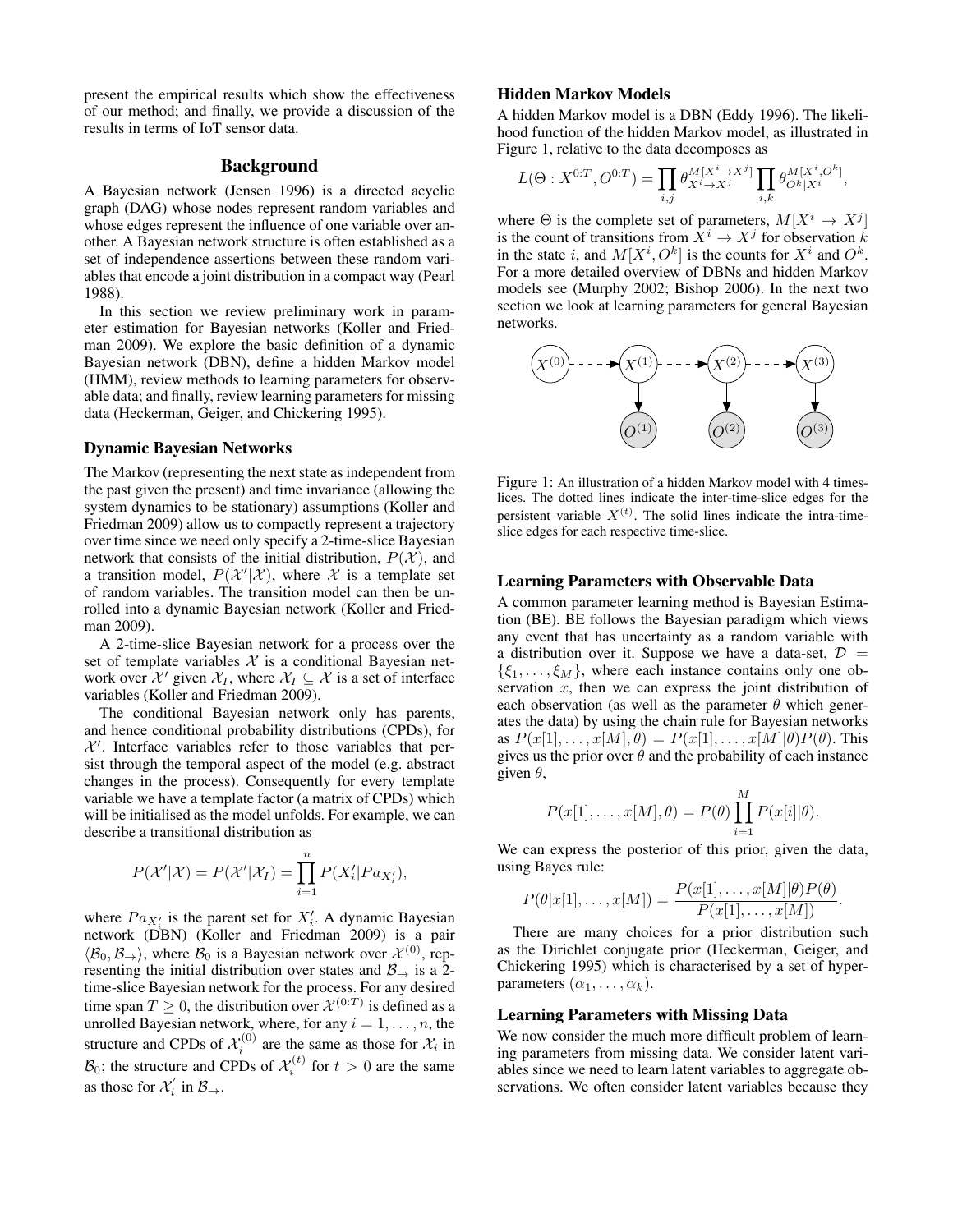provide a sparse parameterisation of a distribution (Koller and Friedman 2009).

Estimating missing data is a well defined problem in statistics (Rubin 1976). Since the likelihood function for missing data has multiple optima, we must resort to heuristic methods. A common algorithm to optimise the likelihood function is Expectation Maximisation (EM) which attempt to learn both the missing data and the parameters iteratively. The EM algorithm generalises several algorithms including the Baum-Welch algorithm used for learning HMMs (Dempster, Laird, and Rubin 1977). The EM algorithm is a 2-step process, the E-step and the M-step. In the E-step we perform Bayesian inference to infer the data given the parameters. That is, for each instance,  $\xi[m]$ , and each family, X and U, we compute  $P(X, U | \xi[m], \theta^t)$ , where  $\theta^t$  is the current setting of the parameters at iteration  $t$ . We now can compute the expected sufficient statistics,  $\hat{M}$ , for each combination of values  $x$ ,  $u$  per family. We can express the sufficient statistics as

$$
\hat{M}_{\theta^t}[x, \mathbf{u}] = \sum_{m=1}^M P(x, \mathbf{u} | \xi[m], \theta^t).
$$

In the M-step we treat the expected sufficient statistics,  $M$ , as real sufficient statistics and then use BE. The EM algorithm is guaranteed to monotonically improve the likelihood of the parameters relative to the data at each iteration (Caffo, Jank, and Jones 2005).

#### Related Work

A popular approach to structure learning is *Score-based* structure learning which requires the definition of a hypothesis space of potential network structures; defines a structure score which gauges how well the model fits the observed training data; and finally, attempts to find the highest scoring structure as an optimisation problem. However, given that the search space over models is super-exponential in size, one resorts to heuristic techniques (O'Gorman et al. 2015).

We consider score-based structure learning (Tang and Xu 2014) since it (a) considers the complete structure between models as a state in the search space; (b) preserves basic score properties (metrics to evaluate the worth of a model relative to the data) to allow for feasible computations; and (c) it provides a clear indication of the independence assertions between the concerned structures relative to the data. In this section we review score-based structure learning components. We begin by discussing structure scores; attempt to learn tree-structured networks; and then finally, move to the more difficult problem of learning graph structures.

#### Structure score

A well-known choice of structure score is the Bayesian information criterion score (BIC-score) (Watanabe 2013). The BIC-score is a popular choice for trading-off model complexity and fit to data (Schwarz 1978). The BIC score consists of two terms: the first describes the fit of the hypothesised structure to the data, usually the likelihood function  $score_L = \ell((\hat{\theta}, \mathcal{G}) : \mathcal{D})$ ; and the second is a penalty term

for complex networks. More formally the BIC score is given as

$$
score_{BIC} = M \sum_{i=1}^{n} \mathbf{I}_{\hat{P}}(X_i; \mathbf{Pa}_{X_i}^{\mathcal{G}}) - \frac{\log M}{2} DIM[\mathcal{G}].
$$

where  $\mathbf{I}_{\hat{P}}(X;Y) = \sum_{x,y} \hat{P}(x,y) \log \frac{\hat{P}(x,y)}{\hat{P}(x)\hat{P}(y)}$ ; M is the number of training instances;  $DIM[\mathcal{G}]$  is the number of independent parameters in the network; and  $\hat{P}$  is the empirical distribution. The likelihood term maximises the likelihood  $(\hat{\theta})$  given a particular graph structure  $(\mathcal{G})$  relative to the data (D).

The BIC score has the following properties (Gelman, Hwang, and Vehtari 2014). (a) As we increase the number of samples the emphasis moves from model complexity to the fit to data. In other words, as we obtain more data we are more likely to consider more complicated structures. (b) As the BIC score acquires more data it approaches the true structure (or one which is i-equivalent, that is a structure which makes the same independence assumptions). (c) The BIC score gives the same score for members of the same iequivalence class, that is, different structures which encode the same independent assumptions (Malone 2015). We now turn our attention to using scoring functions to learn tree structures.

## Learning Tree Structures

Learning a tree structured network is perhaps the simplest structure learning problem. The first application of learning a tree structured network was proposed by (Chow and Liu 1968). Having selected a structure score, we turn our attention to an optimisation problem which attempts to maximise the selected score over potential structures.

There are several reasons that one would learn tree structured networks. Firstly, there already exists powerful algorithms for efficient optimisation over high-dimensional tree structured networks; and secondly, trees provide sparse networks with manageable generalised parameterisation which reduces over-fitting.

A general algorithm to obtain a tree structure network is to compute the score of every pair of variables and then use a maximum weighted spanning tree (MWST) algorithm (Pearl 2014). One could use any standard MWST algorithm such as Prim or Kruskal in  $O(n^2)$ . Using a MWST allows us to summarise the most important dependences between sets of variables with one parent.

## Learning Graph Structures

In the case of learning general graph-structures the structure learning problem's complexity increases significantly (Koller and Friedman 2009). More formally (Koller and Friedman 2009), for any dataset,  $D$ , and decomposable structure score, score, the problem of finding the maximum scoring network, that is,

$$
\mathcal{G}^* = \arg\max_{\mathcal{G} \in \mathcal{G}_{\mathbf{d}}} score(\mathcal{G} : \mathcal{D}),
$$

is NP-Hard for any  $d \geq 2$ , where  $\mathcal{G}_{\mathbf{d}} = \{ \mathcal{G} : \forall i, |Pa_{X_i}^{\mathbf{G}}| \leq \alpha \}$  $d$ . In other words, finding the maximal scoring network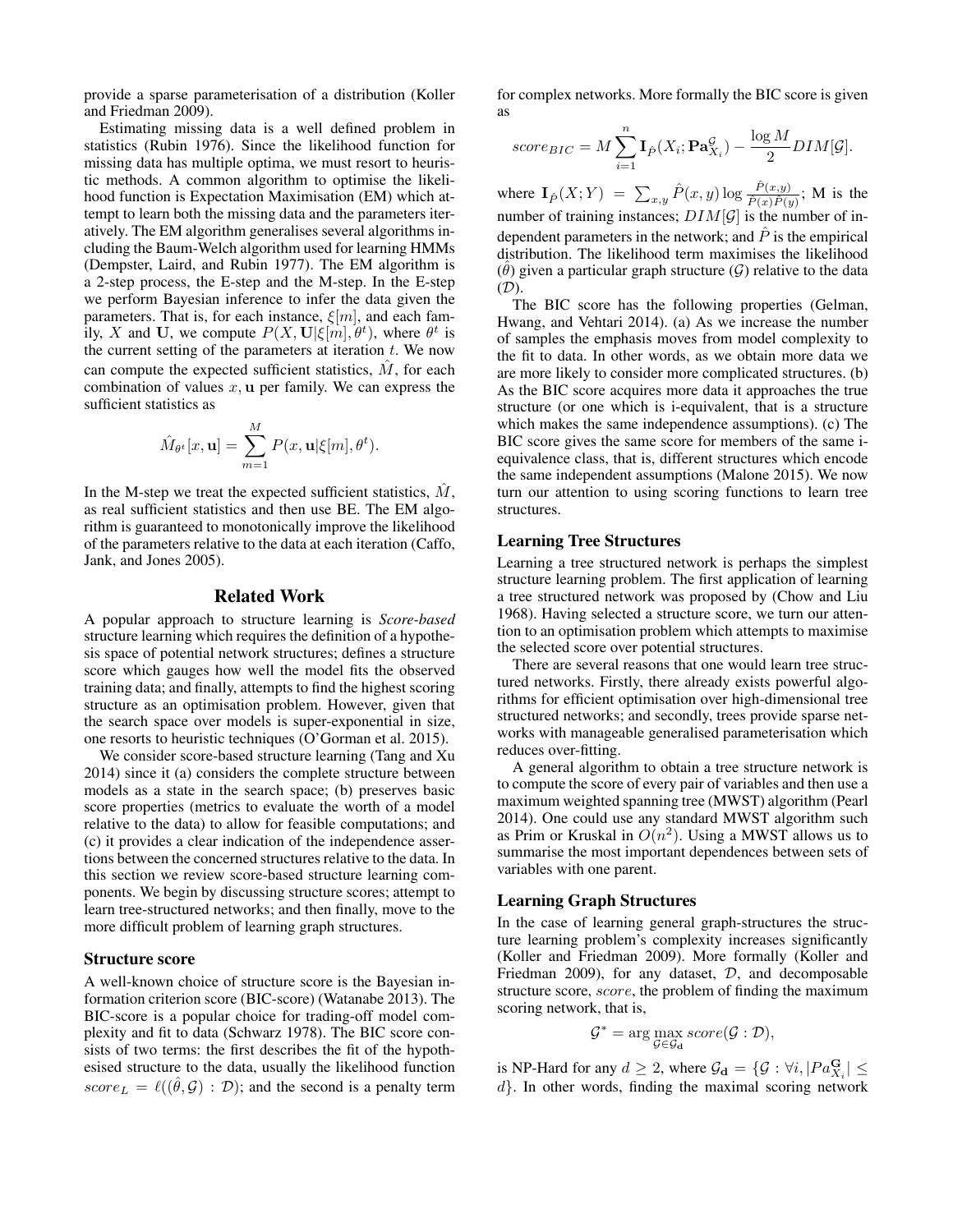structure with at most  $d$  parents for each variable is NPhard for any d greater than 2. However, using local search procedures we are able to provide a solution using heuristic hill-climbing (Fan, Yuan, and Malone 2014).

There are two main design choices that one needs to make when using a local structure search procedure: (i) the choice of search operators and (ii) search procedure.

(i) Search operators are local steps to traverse the search space. Common choices for local search operators are edge addition, reversal, and deletion.

(ii) A common choice for a search procedure is greedy hill-climbing. The greedy hill-climbing approach starts by selecting a prior network. From this prior network we iteratively try to improve the structure's score by utilising search operators. In greedy hill-climbing we always apply the change that improves the score until no improvement can be made.

In the next section we provide the first analysis of the problem of learning delayed influence between temporal models.

# Learning Delayed Influence Between HMMs

*Delayed influence* between two stochastic processes, A<sup>→</sup> and  $B_{\rightarrow}$ , is defined as where a change of a variable in process  $A_{\rightarrow}$  at time  $t_1$  will only result in a change in the variables at or after  $t_1$  in  $B_{\rightarrow}$ . In this paper we provide the first score-based structure learning analysis of this problem to discover the complete *delayed dynamic influence network* (DDIN) structure. More formally, a DDIN is a DBN that factorises the joint distribution between a finite set of stochastic processes represented as HMMs.

We assume that the data generated from the groundtruth influence structure has the following form:  $\mathcal{D}_{(\mathbb{I}_0,\mathbb{I}_{\rightarrow})^{\mathcal{G}}}$  =  $\{1,1,2,1},\ldots,\mathcal{D}_{\langle\mathcal{H}_0^k,\mathcal{H}_{\rightarrow}^k\rangle}\},\quad\text{where}$  $\mathcal{D}_{\langle \mathcal{H}_0^i, \mathcal{H}_{\rightarrow}^i \rangle}$  =  $\{\xi_1, \dots, \xi_{\mathcal{M}}\}$  is a set of M instances from HMM  $\langle \mathcal{H}_0^i, \mathcal{H}_\rightarrow^i \rangle$ . These instances are observations collected from IoT sensors which describe a latent phenomenon. Each  $\xi_j$  is generated IID over time from an underlying temporal distribution,  $P^*(\langle \mathbb{I}_0, \mathbb{I}_{\to} \rangle^{\mathcal{G}})$ , where  $\mathbb{I}_0$ is an initial network and  $\mathbb{I}$  is an unrolled network with respect to structure  $\mathcal{G}$ .

 $\langle \mathbb{I}_0, \mathbb{I}_+ \rangle$ <sup>G</sup> contains a distribution between a set of HMM models,  $\langle \mathcal{H}_0^1, \mathcal{H}_{\rightarrow}^1 \rangle, \ldots, \langle \mathcal{H}_0^k, \mathcal{H}_{\rightarrow}^k \rangle$ , with the independence assumptions specified by  $\mathcal{I}_{\ell}(\langle \overline{\mathbb{I}_0}, \mathbb{I}_{\rightarrow} \rangle^{\mathcal{G}})$ . We further assume that  $P^*(\langle \mathbb{I}_0, \mathbb{I}_{\rightarrow} \rangle^{\mathcal{G}})$  is induced by another model,  $\mathcal{G}^*(\langle \mathbb{I}_0, \mathbb{I}_\rightarrow \rangle^\mathcal{G})$ , which we refer to as the *ground-truth* structure. We will evaluate our model by recovering the local independence assertions in  $\mathcal{G}^*(\langle \mathbb{I}_0, \mathbb{I}_\rightarrow \rangle^\mathcal{G})$ , denoted  $\mathcal{I}_{\ell}(\mathcal{G}^*(\langle \mathbb{I}_0, \mathbb{I}_\rightarrow \rangle^{\mathcal{G}}))$ , by only observing the IoT sensor data,  $\mathcal{D}_{\langle \mathbb{I}_0, \mathbb{I}_+ \rangle}$ g.<br>The architecture of the proposed algorithm is given by

Figure 2. We (ii) learn each HMM independently (EM); (iii) set the independence assumptions with respect to each temporal model and learn the resulting dynamic influence network; (v) compute the structure score of the model (using a scoring function and assemble for influence networks); (vi) see if we converge or if the number of iterations (i) exceeds the iteration threshold (t); (vii) apply the operator which results in the best improvement of the score with respect to the data. Steps (iii),  $(iv)$ ,  $(v)$ , and  $(vii)$  are repeated until we can not improve the score for the structure with respect to the data or if we exceed the specified number of iterations. We then select the best network (viii). We will refer to this algorithm as the Greedy structure search (GESS).



Figure 2: The architecture of the proposed algorithm.

In the next section we define the scoring function used to score DDINs; and finally, we introduce the notion of a delayed structural assemble (DSA) to relate HMMs in our DDIN.

## Structure Scores for DDINs

In step (v) of Figure 2, we need to calculate the score of a DDIN. Intuitively we would like a score to measure if a set of independence assumptions between sets of HMMs is preferred, then we would get more information from having these assumptions than having different ones in  $\mathcal{D}_{(\mathbb{I}_0,\mathbb{I}_+)g}$ .

We adopt an extension of the likelihood score called the Bayesian information criterion (BIC) (Schwarz 1978) for this task. The BIC score is a derivation of the likelihood score that is biased to simpler structures, but as it acquires more data it can prefer more complex structures to describe the distribution (Koller and Friedman 2009). In other words,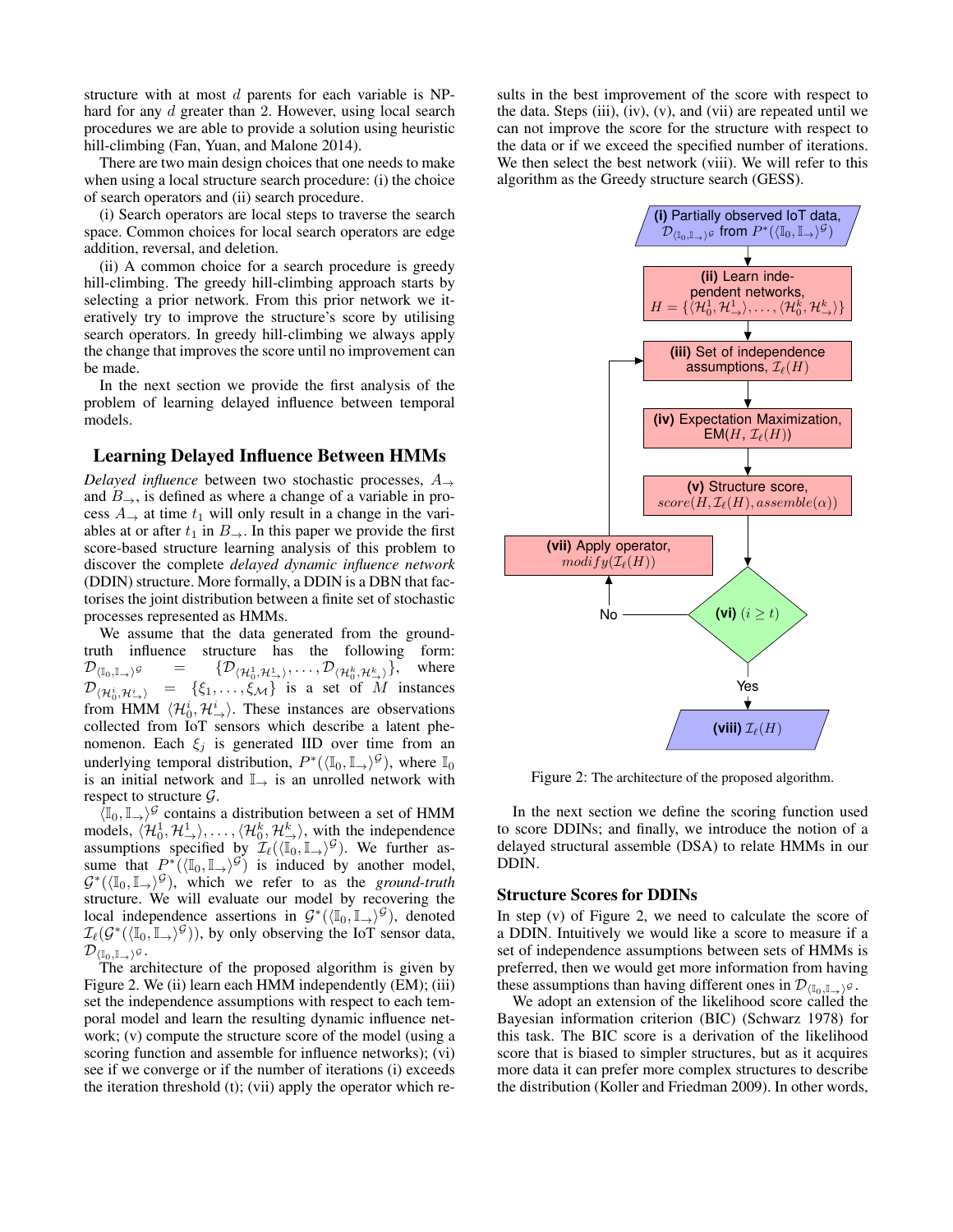it trades-off fit to data with model complexity, thereby reducing overfitting. We present the following extension of the likelihood score for a DDIN, denoted score  $_{BIC}(\langle \mathbb{I}_0, \mathbb{I}_+ \rangle^{\mathcal{G}})$ :  $\mathcal{D}_{(\mathbb{I}_0,\mathbb{I}_\rightarrow)^{\mathcal{G}}}$ , in terms of the BIC score which spans sets of unrolled HMMs with respect to the Markov and time invariance assumptions:

$$
M \sum_{k=1}^{K} (\sum_{t=1}^{T} (\sum_{i=1}^{N} (\mathbf{I}_{\hat{P}}(X_i^{\langle \mathcal{H}_0^k, \mathcal{H}_{\rightarrow}^k)^{(t)}}; \mathbf{Pa}_{X_i^{\langle \mathcal{H}_0^k, \mathcal{H}_{\rightarrow}^k)^{(t)}}})^K - \frac{\log M}{c} DIM[\mathcal{G}],
$$

where  $M$  is the number of samples;  $K$  is the number of dependency models;  $T$  is the number of time-slices for any dependency model;  $N$  is the number of variables in each time-slice; and  $DIM[G]$  is the number of independent parameters in the entire influence network.

The BIC score is simply the likelihood of the data with an added penalty term. We also notice that the BIC score for HMMs tends to trade-off the fit to  $\mathcal{D}_{(\mathbb{I}_0,\mathbb{I}_+)}\mathfrak{g}$  with model complexity. That is, the mutual information term,  $I_{\hat{P}}$ , grows linearly with the number of samples, and the complexity term,  $\frac{\log M}{c}$  DIM[H<sub>0</sub>], grows logarithmically with the size of samples in  $\mathcal{D}_{(\mathbb{I}_0,\mathbb{I}_\rightarrow)^g}$ . Therefore, the larger the amount of data the more compelled the score will be to fit  $\mathcal{D}_{(\mathbb{I}_0,\mathbb{I}_{\rightarrow})\mathcal{G}}$  and thus, with enough data, prefers the set  $\mathcal{I}_{\ell}(\mathcal{G}^*(\langle \mathbb{I}_0, \mathbb{I}_{\rightarrow} \rangle^{\mathcal{G}}))$ . In the next subsection we address how to manage the structural relations between HMMs imposed by the DDIN.

#### Structure Assembles

 $\sim$ 

In the previous section we introduced the BIC score for DDINs which weighted a dynamic influence network based on empirical correlation between sets of HMMs with respect to the data. Each variable in the DDIN is paired with a parent set whose members may span variables in multiple HMMs in addition to variables in its own network structure. The collective selection of parents for variables in a DDIN is decided by an imposed *delayed structural assemble* (DSA).

A DSA is a configuration which connects temporal models by their variables to other temporal models. It partly defines the parent sets for variables necessary to construct a DDIN. To intuitively capture this influence structure between temporal models we need to insert dependencies between different time-points that span various models. How far back the dependency between time-slices go depends on the influence structure of the distribution. More generally, we can describe delayed influence with respect to  $\alpha$ -many previous time-slices for a family of temporal models. For example, Figure 4 illustrates delayed influence between two unrolled HMMs,  $\langle A_0, A_{\rightarrow} \rangle$  and  $\langle B_0, B_{\rightarrow} \rangle$ , with  $\alpha = 2$ .

More generally, suppose you are given a family of HMMs and an imposed structure, where  $\langle \mathcal{H}_0^0, \mathcal{H}_\rightarrow^0 \rangle$  represents the child with the parent set  $\mathbf{Pa}^{\mathcal{G}}_{\langle \mathcal{H}^0_0, \mathcal{H}^0_{\rightarrow} \rangle} = \{ \langle \mathcal{H}^1_0, \mathcal{H}^1_{\rightarrow} \rangle,$  $\langle \mathcal{H}_0^k, \mathcal{H}_\infty^k \rangle$ . Further assume that  $\mathcal{I}_{\ell}(\langle \mathcal{H}_0^j, \mathcal{H}_\infty^j \rangle)$  is the same for all  $j = 0, \ldots, k$ . Then the *delayed* assemble network, denoted  $\langle A_0, A_{\rightarrow} \rangle^{\mathcal{G}}$ , satisfies all the independence assumptions  $\mathcal{I}_{\ell}(\langle \mathcal{H}_0^i, \mathcal{H}_{\rightarrow}^{i'} \rangle) \ \forall \ i = 0, \ldots, k$ . In addition,

 $\forall$  j and  $\forall$  t,  $\langle A_0, A_{\rightarrow} \rangle^{(t)}$  also satisfies the following independence assumptions for each latent variable denoted  $L_i$ and some  $t > \alpha \in \mathbb{Z}^+$ :  $\forall L_i^{\langle \mathcal{H}_0^0, \mathcal{H}_\rightarrow^{0} \rangle^{(t)}}$  $\langle \mathcal{H}_0^0,\mathcal{H}_{\rightarrow}^0\rangle^{(t)}\colon (L^{\langle\mathcal{H}_0^0,\mathcal{H}_{\rightarrow}^0\rangle^{(t)}}_i\; \; \; \bot)$ NonDescendants  $L_i^{\langle \mathcal{H}_0^0, \mathcal{H}_{\rightarrow}^0 \rangle^{(t)}}$ i  $| L_i^{\langle \mathcal{H}_0^k, \mathcal{H}^k_{\rightarrow} \rangle^{(t)}}$  $\langle \mathcal{H}_0^k, \mathcal{H}^k_{\rightarrow} \rangle^{(t)}, L_i^{\langle \mathcal{H}_0^k, \mathcal{H}^k_{\rightarrow} \rangle^{(t)-1}}$  $\binom{n_0, n_{\rightarrow}}{i}$ ,  $\ldots \quad, L_i^{\langle\mathcal{H}_0^k,\mathcal{H}_\rightarrow^k\rangle^{(t)-\alpha}}$  $\langle \mathcal{H}_0^k, \mathcal{H}_\rightarrow^{k}\rangle^{(t)-\alpha}, Pa^{\langle \mathcal{H}_0^0, \mathcal{H}_\rightarrow^{0}\rangle^{(t)}}_{L_i}$  $\binom{n_0, n_{\rightarrow}}{L_i}$ . The computational

complexity to analyse each step in the search space is summarised asymptotically as  $O(HTX(I + \alpha)M)$ .



Figure 4: Two unrolled HMMs,  $\langle A_0, A_{\rightarrow} \rangle$  and  $\langle B_0, B_{\rightarrow} \rangle$ , as represented with 3 time-slices and  $\alpha = 2$ . The HMMs are connected with a DSA. The unshaded variables are latent and the shaded variables are observable.

The properties of the DSA are as follows. (a) DSA offers a sparse ensemble of dependencies with respect to  $\alpha$ ; (b) large values of  $\alpha$  may capture a richer distribution trading off generalisation for quality density estimation; (c) the assemble provides a suitable representation for applications which we require delayed influence between processes (e.g. IoT sensors for navigation systems).

# Empirical Results

In this section we present the performance of seven DDIN parameter and/or structure learning tasks with respect to the generative ground-truth DDIN's distribution. The performance is summarised in Figure 3, which shows the relative entropy to the generative ground-truth DDIN (log-scale) and execution times over the number of training samples. The results are averaged over 10 trials for the following structure learning tasks. Random structure, which used a randomly generated structure for a DDIN and learned the missing and observable parameters; No structure, which modelled each HMM as mutually independent to others and learned parameters; Tree structure, which learning a tree structure between the HMMs as well as learned parameters; BIC with GESS, which used the BIC score with GESS and learned parameters; AIC with GESS which used the AIC score with GESS and learned parameters; and finally, TSLP, which used the ground-truth structure, but relearned parameters. The second y-axis is the execution times for each learning task. In all learning tasks both the latent and observable parameters were learned from sets of synthetic sensor observations.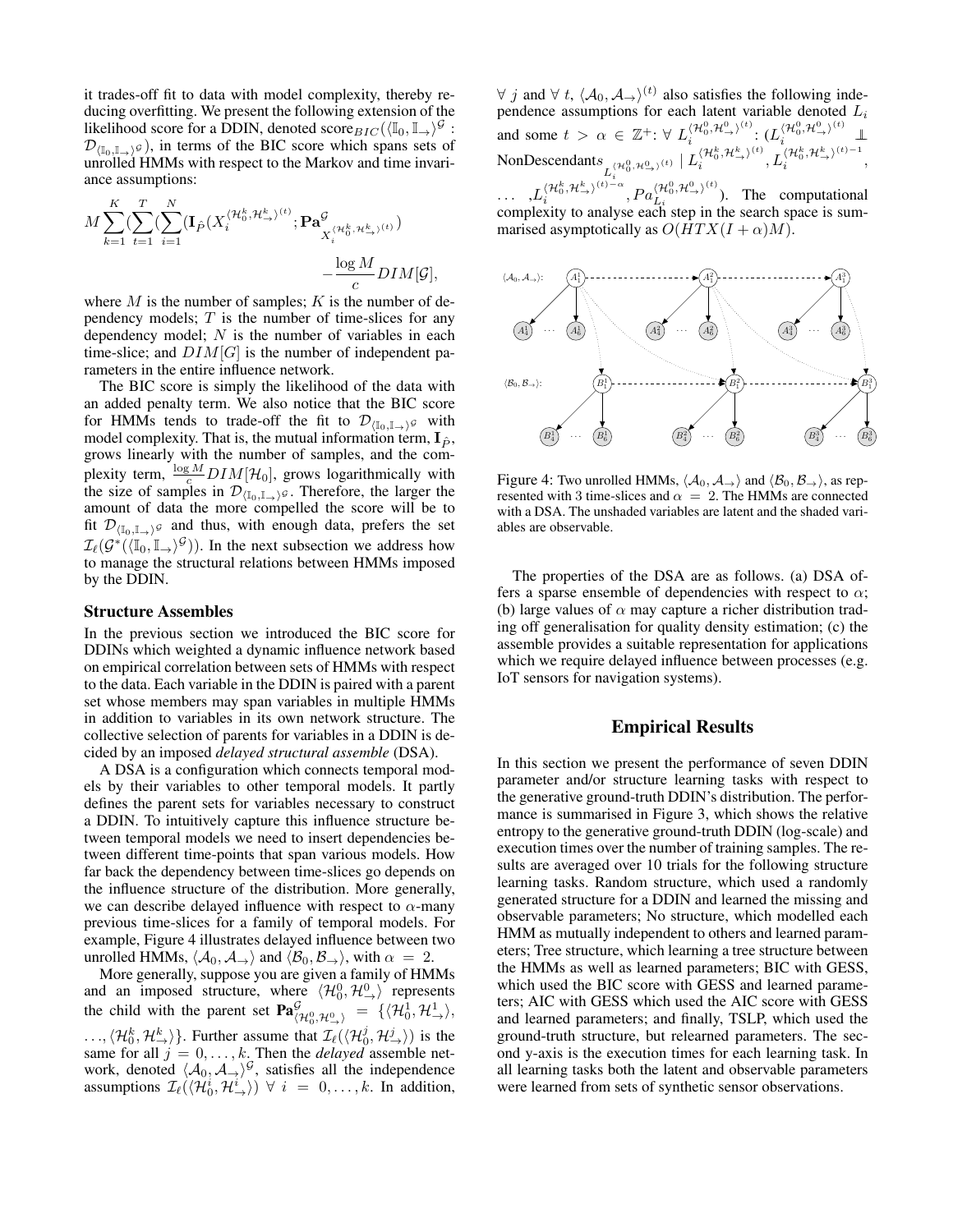

Figure 3: The performance of seven parameter and structure learning tasks. The left log-scale y-axis shows the relative entropy to the ground-truth generative DDIN; the x-axis shows the increase in sample size; and the right log-scale y-axis shows the execution time of each learning task. The parameters of the experiment is as follows. All latent variables in every HMM were learned using EM with 5 class labels, 5 observations, and 20 EM iterations to learn each latent variable. The EM recovered 65 − 87% of the original cluster assignments. All learned variables used a Dirichlet Prior of 5. To allow for a manageable use of memory all DDINs with over 5000 independent parameters were heavily penalised. 20% of data produced was used for testing and 80% was for training. The were 50 structure search iterations used to recover each model (5 random restarts when reached local optima, and used a tabu list of length 10). The DDIN had 10 HMMs with 5 time-slices each. Finally, the ground-truth DDIN had 15 edges randomly positioned at each trail with  $\alpha = 2$ . Error bars are given by the shaded region.

# Discussion and Future Work

In this section we interpret the results towards using IoT sensor data for this learning task. We note that the two penaltybased learning procedures were the most successful towards recovering the ground-truth distribution. However, using no structure and tree structure generalised the ground-truth better to new instances for fewer observations (less than 200) than the two penalty-based procedures. With regard to execution time, the two penalty-based learning procedures were exponential while the others were linear. Restricting the indegree performs faster then GESS with AIC or BIC, however under-performs during density estimation. It is also unrealistic to know the in-degree in most practical applications involving IoT sensor data.

The sensitivity of the BIC and AIC scores to judge when to restrict the structure guides the selection of independence assumptions, with roughly the same execution time, and outperforms all other methods for a large number of samples. This means when we have fewer IoT observations, we are better off using sparser structures which also take a shorter time to learn. In particular, tree structures summarise the most important dependencies which allow us to perform inference faster, while random graphs provide a faster learning time but, through their density, will suffer for inference tasks.

The significance of learning a DDIN structure depends on our learning objective. If one is attempting to discover exactly the ground-truth network structure, which involves stating precisely  $\mathcal{I}_{\ell}(\mathcal{G}^*(\langle \mathbb{I}_0, \mathbb{I}_\rightarrow \rangle^\mathcal{G}))$ , then we should concede that there exist many *perfect maps* for  $P^*(\langle \mathbb{I}_0, \mathbb{I}_{\to} \rangle^{\mathcal{G}})$ which can be recovered from  $\mathcal{D}_{\langle \mathbb{I}_0, \mathbb{I}_+ \rangle}$ g. Therefore, if our goal is knowledge discovery, we should instead try to recover  $\mathcal{G}^*(\mathcal{H})$ 's I-equivalence class. Alternatively, one could also attempt to learn the temporal influence network for *density estimation* from a set of IoT sensors, i.e. to estimate a statistical model of the underlying distribution  $P^*(\langle \mathbb{I}_0, \mathbb{I}_{\to} \rangle^{\mathcal{G}})$ . Such a model can be used to reason about new data instances.

One of the benefits of using Bayesian networks is the ability to encode domain expertise in a simple way. IoT data which describe real-world phenomena has mostly already been discussed and explored in other sciences. We can incorporate these finding easily in our Bayesian learning model to converge faster. For example, incorporating prior knowledge about traffic on particular transportation networks can help us make better decisions with less data to learn from.

In summary, influence networks provide rich, expressive, and intuitive understanding of influence between temporal processes deduced from IoT sensor data.

# Acknowledgments

The first author gratefully acknowledges the support of the Teaching Development Grant Collaborative Project funded by the Department of Higher Education, South Africa (Ref.